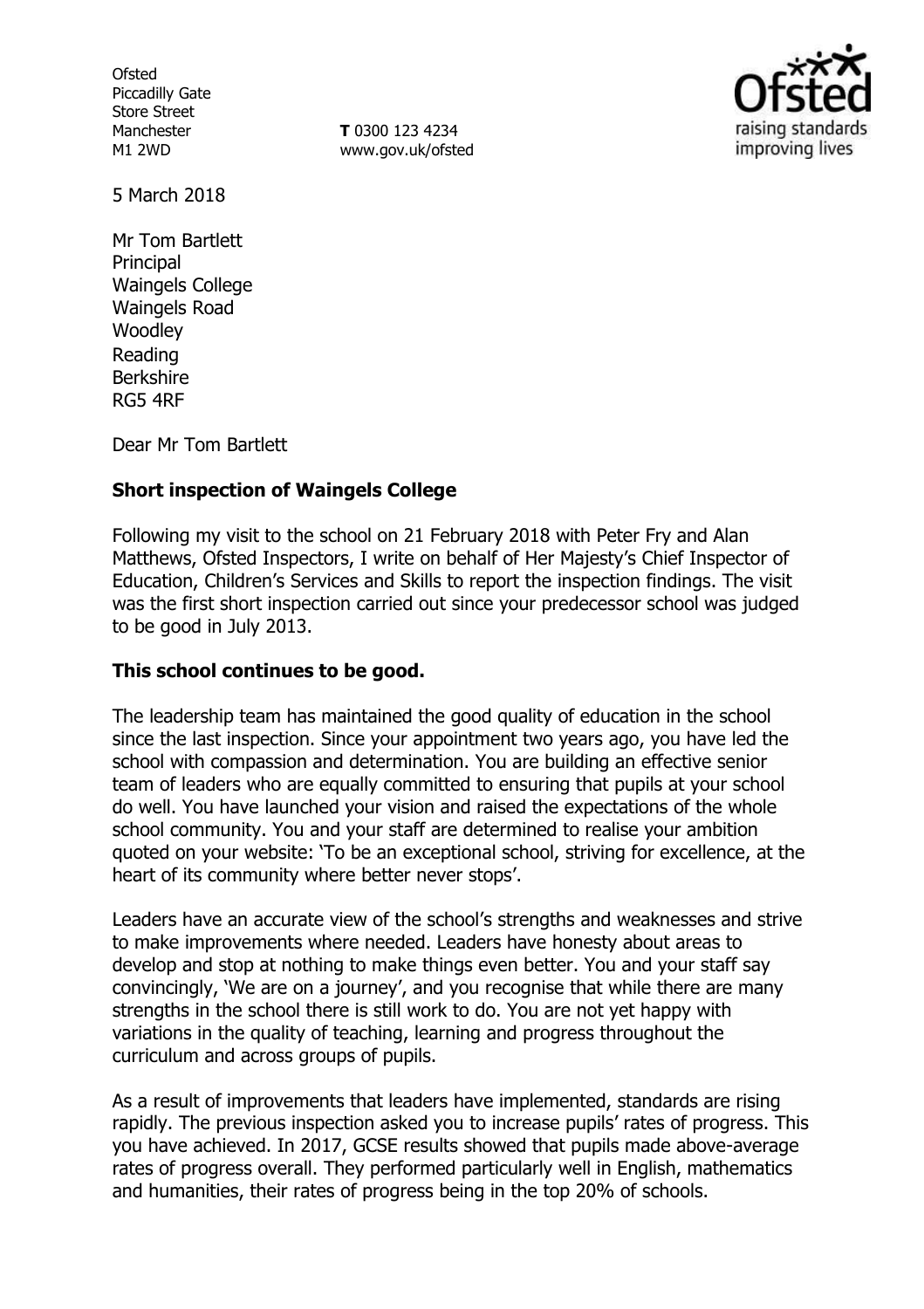

The sixth-form provision is strong, and students' progress in academic subjects places the school significantly above average. Sixth-form students are rightly proud of their achievements and their school. Students reported that they are supported well, especially when planning for life after Waingels College. The vast majority of students go on to further study at higher education or to employment. Sixth-form students are active in the life of the school and are good role models for younger pupils.

Leaders have overhauled many policies and procedures, ensuring that they gather views from all of the school community. Staff said that they feel valued as their opinions are considered when reshaping practices. One member of staff said, 'People have the courage to try new things and we share success.' In particular, you have remodelled the behaviour management policy successfully. Pupils and staff said that behaviour has improved markedly.

Pupils are proud to belong to Waingels College. Pupils experience a broad curriculum that includes opportunities for many extra-curricular activities, such as participating in national science competitions. Pupils behave well in lessons and have a good attitude towards learning.

Governors and trustees provide effective support and challenge to school leaders. They visit regularly and know the school well. They evaluate leaders' actions and ask robust questions should they find shortcomings. For example, when pupils' GCSE performance in science and modern foreign languages dipped in recent years, they commissioned an external review to find out how to improve these areas. As a result of the interventions and well-planned actions by school leaders, these subject areas are improving.

## **Safeguarding is effective.**

Leaders take decisive action to ensure that all safeguarding arrangements are fit for purpose. You follow safeguarding procedures when appointing staff, and all necessary checks are made thoroughly. Staff have regular training so that they are knowledgeable about procedures to keep pupils safe. Pupils said that they appreciate learning about safeguarding issues such as the dangers of extremism and cyber safety during personal, social and health education.

Leaders are taking positive steps to promote a caring school ethos and relationships in the school are respectful. Pupils reported that bullying is rare and decreasing. Pupils are looked after well should they have a concern. Staff and parents and carers agree that pupils are safe at school.

### **Inspection findings**

■ The focus of this inspection was to investigate specific areas of the school's provision: the progress of most-able pupils across all year groups including those that are disadvantaged, the progress of pupils who have special educational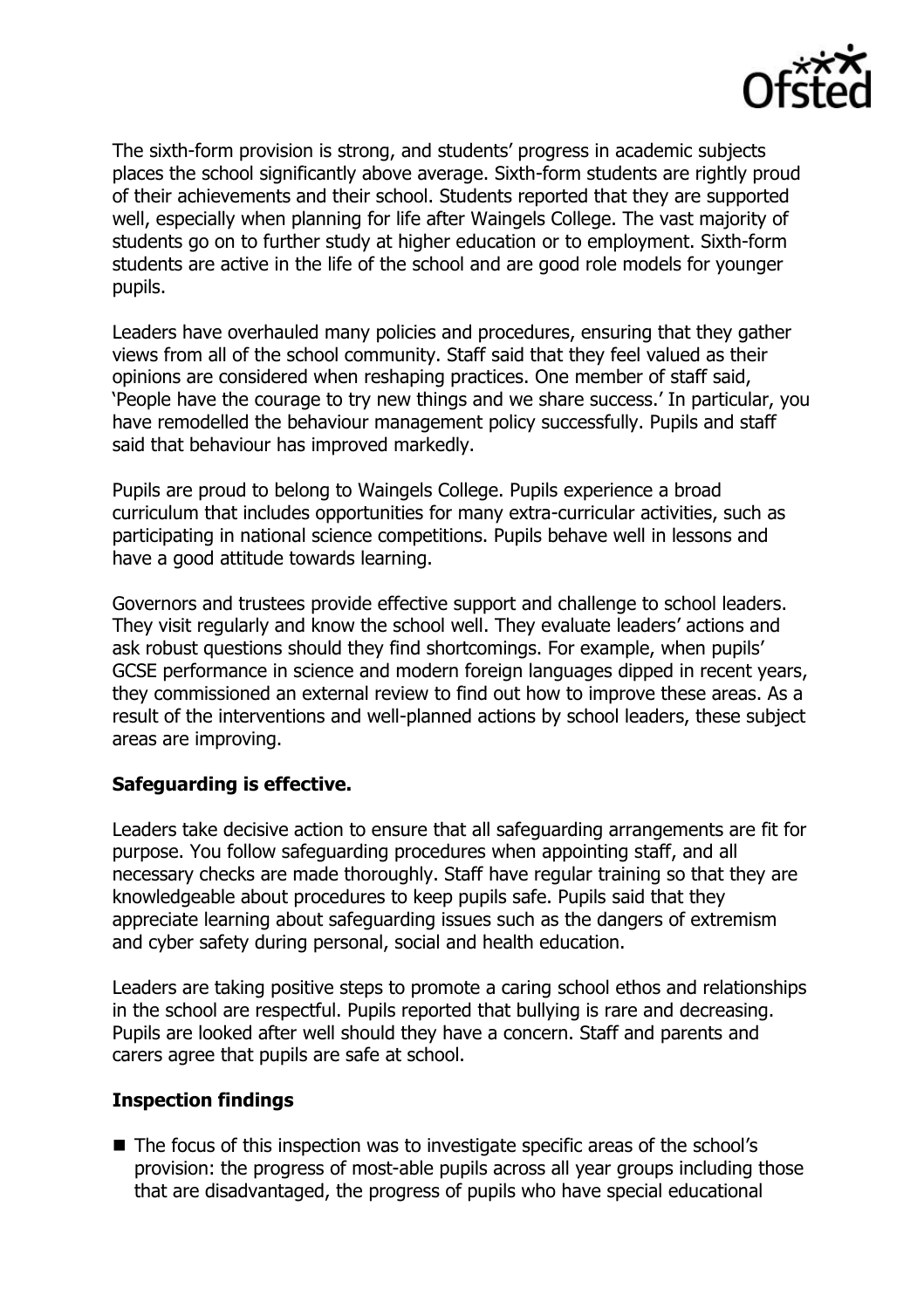

needs (SEN) and/or disabilities and the effectiveness of teaching, learning and assessment across the curriculum.

- There are many examples of strong teaching, learning and assessment across the curriculum. Leaders have particularly strengthened teaching in English and mathematics.
- In English, teachers plan engaging lessons that promote interest and challenge pupils to think deeply. Teachers provide models and structure so that pupils consider their responses well before embarking on writing. Pupils write with accuracy. A pupil in a group of Year 11 boys said, 'Our writing has improved a massive amount. Our confidence has grown as we know how to tackle a piece of writing.'
- In mathematics, pupils grapple purposefully to solve mathematical problems, often set in real-life scenarios. Teaching develops pupils' numerical skills well so that they can apply them readily. Teachers monitor pupils' progress carefully and provide helpful advice to support pupils to improve.
- You have identified that, in recent years, pupils' progress in science and modern foreign languages has been weaker than in other subjects. Teaching, learning and assessment are not consistently strong in these subjects. While improvements have been made, you are not yet satisfied that standards are high enough. There is also variability across other subjects, which is exemplified by the different rates of progress in pupils' work. Pupils also reported that not all subjects help them to make progress as rapidly as they might.
- Leaders recognise that there is further work to do to ensure that teaching consistently provides extra challenge to all pupils, including the most able. There is some evidence of most-able pupils being challenged, including in extended writing in English and in balancing equations in chemistry. However, most-able pupils, including those that are disadvantaged, do not always have similarly challenging activities in all subjects.
- Past examination results and information about current pupils show that differences between disadvantaged pupils and others are diminishing. However, plans to support disadvantaged pupils are not always sharp enough so that pupils, including those in the sixth form, are not always provided with exactly what they need to make maximum progress.
- Leaders have recently strengthened support for pupils who have SEN and/or disabilities. Teachers and some parents reported that pupils are supported well and are making good progress. A small number of parents expressed concern that their children who have moderate learning difficulties do not always have their needs met well. Leaders already have plans in place to intensify support for these pupils.

## **Next steps for the school**

Leaders and those responsible for governance should ensure that:

 $\blacksquare$  they ensure more consistency in the quality of teaching, learning and assessment